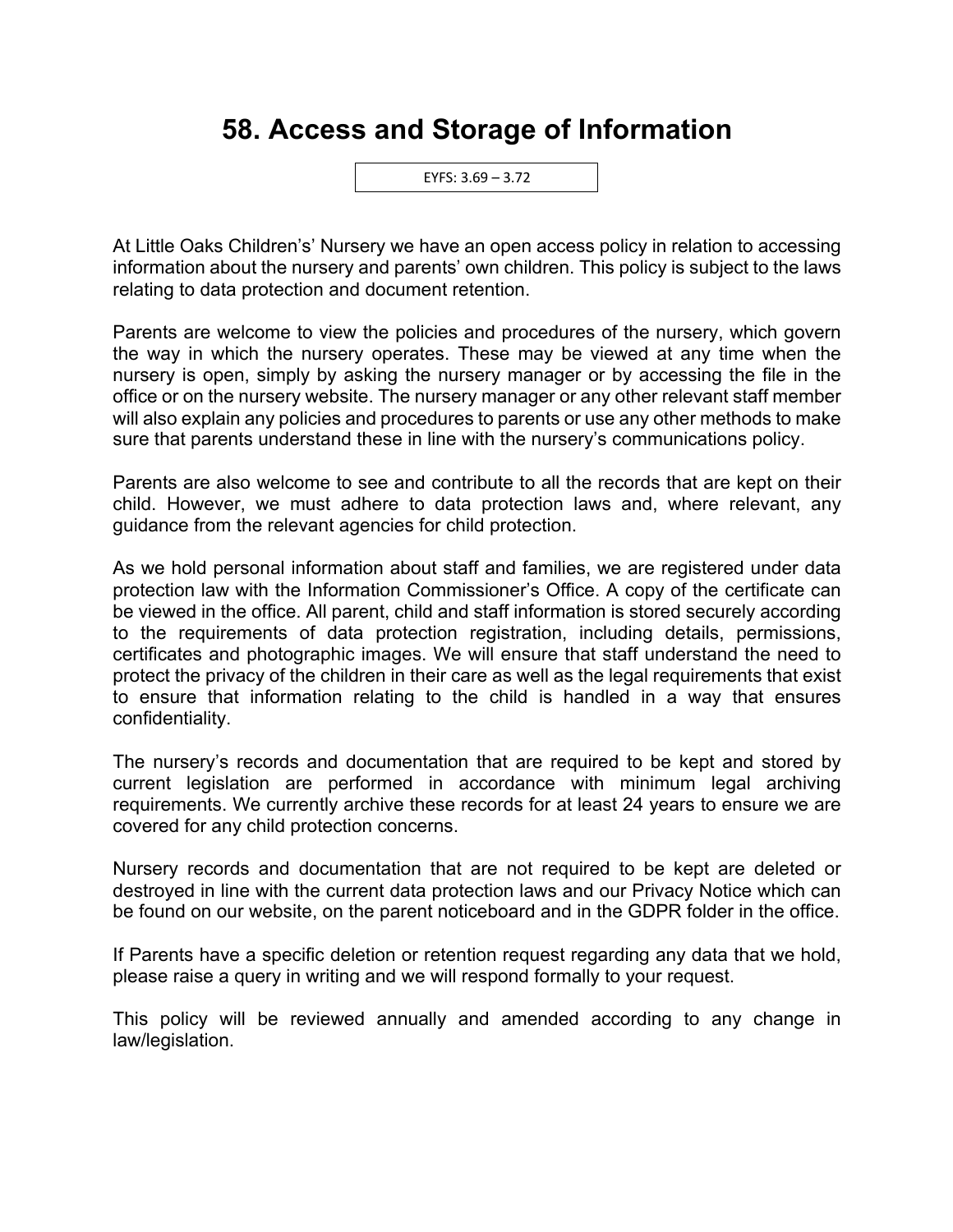## **Retention periods for records:**

| <b>Children's records</b>                  | <b>Retention Period</b>                                       |  |  |
|--------------------------------------------|---------------------------------------------------------------|--|--|
| Children's records - including             | Until the child reaches the age of 21 - or until the          |  |  |
| registers, medication record               | child reaches the age of 24 for child protection              |  |  |
| books and accident record                  | records.                                                      |  |  |
| books pertaining to the children           |                                                               |  |  |
|                                            |                                                               |  |  |
|                                            |                                                               |  |  |
|                                            |                                                               |  |  |
| Records of any reportable                  | 3 years after the date the record was made                    |  |  |
| death, injury, disease or                  |                                                               |  |  |
| dangerous occurrence                       |                                                               |  |  |
| <b>Personnel record's</b>                  | <b>Retention Period</b>                                       |  |  |
| Personnel files and training               | 6 years after employment ceases                               |  |  |
| records (including disciplinary            | Unless safeguarding concern where LADO may                    |  |  |
| records and working time                   | advise longer                                                 |  |  |
| records<br><b>DBS</b> check                | 6 months (the following basic information should be           |  |  |
|                                            | retained after the certificate s destroyed; the date          |  |  |
|                                            | of issue; the name of subject; the type of                    |  |  |
|                                            | disclosure; the position for which the disclosure             |  |  |
|                                            | was requested; the unique reference number; and               |  |  |
|                                            | the details of recruitment decision taken.                    |  |  |
| Pay                                        |                                                               |  |  |
| Wage/ salary records (including            | 6 years                                                       |  |  |
| overtime, bonuses and                      |                                                               |  |  |
| expenses)                                  |                                                               |  |  |
| <b>Statutory Maternity Pay (SMP)</b>       | 3 years after the end of the tax year to which they           |  |  |
| records<br><b>Statutory Sick Pay (SSP)</b> | relate                                                        |  |  |
| records                                    | 3 years after the end of the tax year to which they<br>relate |  |  |
| Income tax and National                    | At least 3 years after the end of the tax year to             |  |  |
| insurance returns/records                  | which they relate                                             |  |  |
| Redundancy details,                        | 6 years after employment ends                                 |  |  |
| calculations of payments,                  |                                                               |  |  |
| refunds, notification to the               |                                                               |  |  |
| secretary of state                         |                                                               |  |  |
| <b>Health and Safety</b>                   |                                                               |  |  |
| Staff accident records for                 | 3 years after the date the record was made (there             |  |  |
| organisations with 10 or more              | are separate rules for records of accidents                   |  |  |
| employees)                                 | involving hazardous substances)                               |  |  |
| Records of any reportable                  | 3 years after the date the record was made                    |  |  |
| death, injury, disease or                  |                                                               |  |  |
| dangerous occurrence                       |                                                               |  |  |